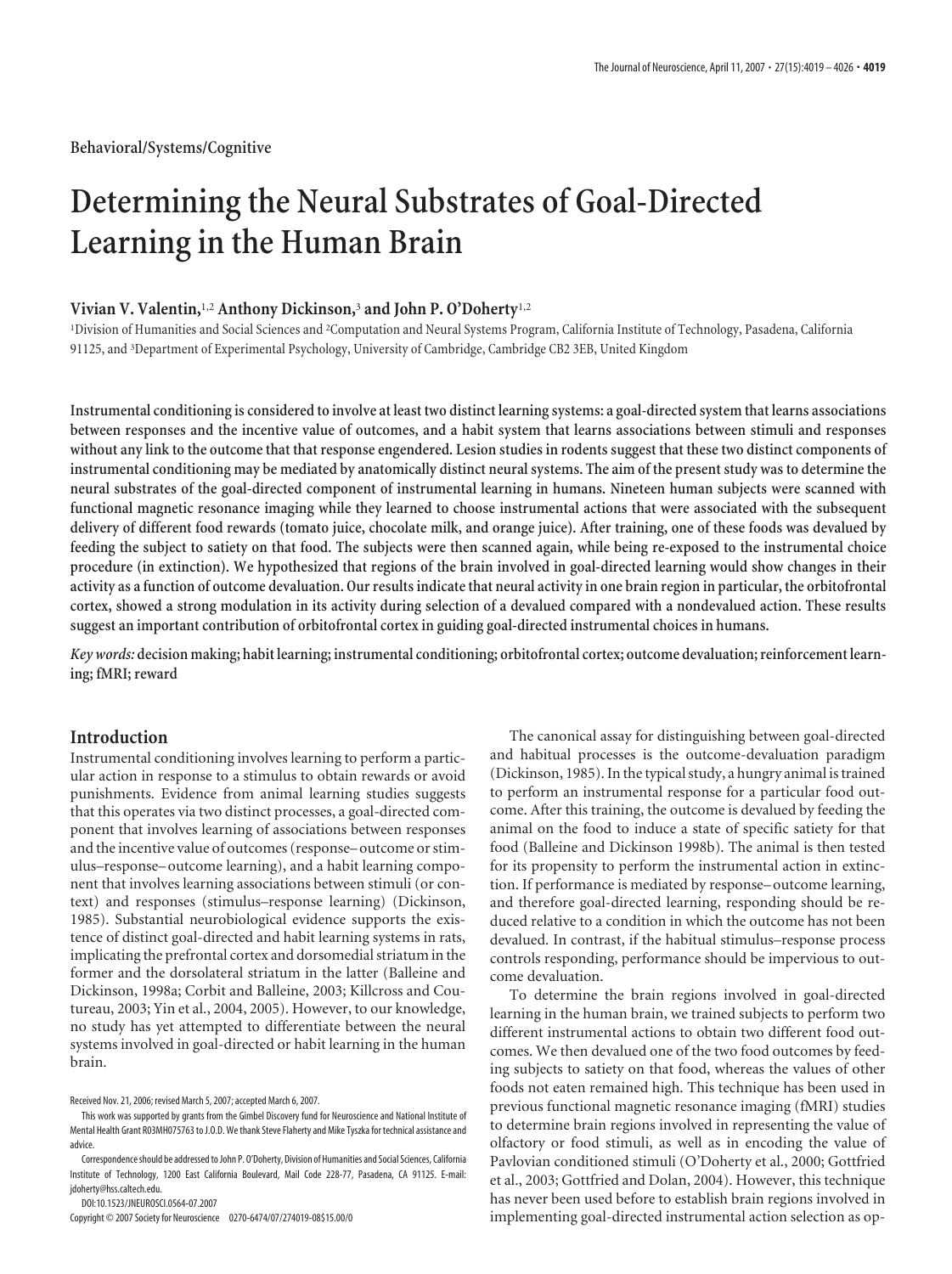posed to Pavlovian conditioning that, in contrast, involves passive learning of stimulus-outcome associations. Here, after devaluation, we scanned subjects while they performed both actions in extinction, and tested for brain areas responding during action selection that showed sensitivity to the change in value of the associated outcomes, as such area(s) would be candidate regions for implementing goaldirected instrumental learning in humans. We focused in particular on the orbitofrontal cortex and amygdala, because these regions have been implicated previously in mediating instrumental outcome devaluation effects in nonhuman primates (Baxter et al., 2000; Izquierdo et al., 2004).

# **Materials and Methods**

*Subjects.* Nineteen healthy right-handed individuals (eight females, 11 males; mean age, 28.8  $\pm$  2.89; range, 18–66) participated in the experiment. An additional four subjects were scanned, but were excluded from any additional analysis, three because of the absence of learning (choosing the low-probability action -75% of the time), and one because of reported confusion at test. The subjects were preassessed to exclude those with a previous history of neurological or psychiatric illness. The eating attitudes test (EAT-26) (Garner et al., 1982) was administered and indicated no eating disorders in any of the subjects (mean score,  $3.7 \pm 0.92$ ; range, 0-17; all scores were under the 20 point cutoff). Before participation in the experiment, the subjects were prescreened to ensure that they found tomato juice, chocolate milk, and orange juice to be pleasant, and to ensure that they were not overweight, on a diet, or planning to go on a diet.

Subjects were asked to fast for at least 6 h before their scheduled arrival time at the laboratory, but were permitted to drink water. All subjects gave informed consent and the study was approved by the Institutional Review Board of the California Institute of Technology.

*Stimuli.* The three liquid-food rewards were chocolate milk (Nestle, Vevey, Switzerland), tomato juice (Campbell's, Camden, NJ), and orange juice (Sunny-Delight, Cincinnati, OH). The criteria for selecting these liquid-foods were to be administrable in liquid form, palatable at room temperature, and distinguishable in their flavor and texture to help facilitate sensory-specific satiety effects and minimize the likelihood of the subjects developing a generalized satiety to all liquid foods. In addition, we also used an effectively neutral control tasteless solution, which consisted of the main ionic components of human saliva (25 mm KCl and 2.5 mm NaHCO<sub>3</sub>). The food rewards were delivered by means of separate electronic syringe pumps (one for each liquid) positioned in the scanner control room. These pumps transferred the food stimuli to the subject via  $\sim$  10 m long polyethylene plastic tubes (6.4 mm diameter), the other end of which were held between the subject's lips like a straw while they lay supine in the scanner.

the other is called "valued."

*Task.* The task consisted of three trial types: chocolate, tomato, or neutral, whose occurrence was fully randomized throughout the experiment (Fig. 1*A*). On each trial, subjects were faced with the choice between two possible actions. Each trial type had unique pairs of images representing those actions. On the chocolate and tomato trials, one action delivered the respective reward with a probability of  $p = 0.4$ . In

addition, both actions delivered a common outcome of orange juice with an overall probability of  $p = 0.3$  with the constraint that the orange juice and the chocolate or tomato rewards could not be delivered on the same trial. Therefore, the overall probability of a food outcome was  $p = 0.7$  for the high-probability action, but  $p = 0.3$  for the low-probability actions for each trial type. To provide a control condition against which to assess the effects of the rewards on neural activity, the neutral solution was delivered with the probabilities of  $p = 0.7$  and  $p = 0.3$  after the two actions on neutral trials.

Each action was uniquely signified by a specific arbitrary, effectively neutral fractal stimulus, which was presented in one of four locations on the screen: top left, top right, bottom left, or bottom right. Subjects could choose a given action by selecting one of four button presses on a response pad corresponding to each of the four locations on the screen. Subjects were trained to select all of the locations with ease by pressing one of the four buttons in a row with the following correspondence: 1, top left; 2, top right; 3, bottom left; 4, bottom right. Each stimulus–action pair was randomly assigned to one of the four positions at the beginning and remained constant throughout the experiment. A unique spatial location was assigned to the high-probability action in all three trial-type pairs. The specific assignment of arbitrary fractal stimuli and spatial position to each particular action was fully counterbalanced across subjects. The subjects' task on each trial was to choose one of the two possible



**Figure 1.** *A*, Instrumental task illustration. The different actions available in the tomato, chocolate, and neutral conditions were signified by different arbitrary stimuli placed in one of four different locations. On each trial, subjects had to choose between two possible actions, one leading to a high probability of a food outcome ( $p = 0.7$ ) and the other a low probability ( $p = 0.3$ ). Depending on the condition, the high-probability action yielded tomato juice or chocolate milk with  $p=0.4$ , a common outcome (orange juice) with  $p=0.3$ , or else nothing. The low-probability action yielded the common orange juice outcome with  $p=0.3$ . Once an action was chosen, the stimulus signifying that action was illuminated, and 4 s later the outcome was delivered. *B*, Illustration of the experimental design. Subjects were trained in thescanner to choose two high-probability actions, one that led to chocolate milk, and one that led to tomato juice. They were then removed from the scanner and invited to consume either tomato (illustrated here) or chocolate to satiety, resulting in a selective decrease in the pleasantness of that food (selective satiation). They then underwent the same instrumental choice procedure in the scanner in extinction (the tomato or chocolate outcomes were no longer delivered, although the orange juice outcome continued to be delivered to maintain some degree of responding on both actions). At test, the condition involving the food eaten (in this example tomato) is designated "devalued" and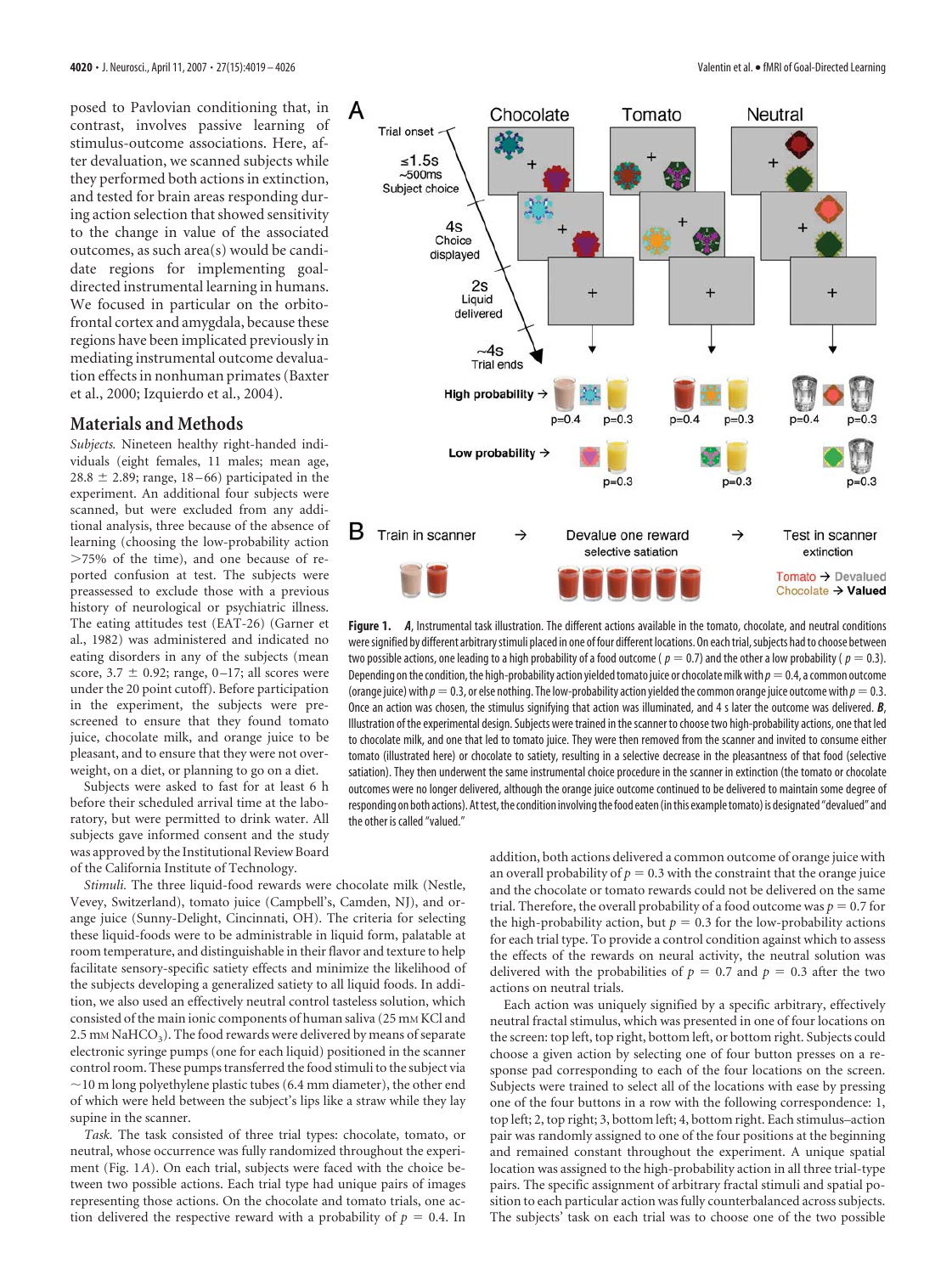aborted. When an action had been selected, the stimulus signaling that action increased in brightness and 4 s later the screen was cleared. Immediately after this, 0.75 ml of liquid food reward or neutral control solution was delivered or else no liquid stimulus was delivered (according to the reward schedule associated with the particular action chosen). This delivery was followed by an intertrial interval drawn from a Poisson distribution with a mean of 4 s.

*Experimental design.* The outcome-devaluation paradigm was the critical manipulation in this study, whereby the value of one outcome associated with a particular instrumental action is selectively decreased while the value of the other outcome associated with another particular instrumental action is maintained. The technique used to achieve this outcome manipulation was selective satiation, whereby the value of one food reward is decreased by feeding a subject to satiety on that food, while the value of other foods not eaten to satiety remain high. Subjects were required to come into the experiment hungry as a result of the 6 or more hours of fasting. Before starting the experimental task, we collected behavioral ratings, including hunger level (0, full; +10, starving) and pleasantness of the liquid foods  $(-5, \text{very unpleasant}; +5, \text{very pleasant}).$ Subjects underwent two 30 min scanning sessions, training and test, each consisting of 150 trials (50 trials per condition: chocolate, tomato, and neutral). There was a break in between the two sessions during which subjects were fed to satiety on one of the two foods outside of the scanner. All three trial types were pseudorandomly intermixed throughout both of the sessions. Before the experiment, subjects were told that there were three pairs of fractal patterns, and on each trial, one of these pairs would be displayed. They were instructed to select one of the possible actions on each trial. They were told that after their choices they could receive 0.75 ml of liquid food, the same quantity of a neutral tasteless solution, or nothing. They were not told which action was associated with which particular outcome, but they were told that one of each pair of actions was associated with a higher probability of obtaining an outcome than the other. For the first training session subjects were instructed to learn to choose the actions that led to high probabilities of pleasant liquid foods, including chocolate milk and tomato juice. Choosing this action led to a chance of obtaining chocolate milk ( $p = 0.4$ ) or orange juice ( $p = 0.3$ ) in the chocolate condition, and tomato juice ( $p = 0.4$ ) or orange juice ( $p =$ 0.3) in the tomato condition. After the subjects had learned to preferentially choose the actions that gave them the best chance of obtaining a juice reward, they were then removed from the scanner and invited to eat either tomato soup (example indicated in Fig. 1*B*) or chocolate ice-cream to satiety (selective satiation), until they did not want to eat any more, and the pleasantness rating for that food had decreased (devaluation). The specific food used for devaluation (tomato or chocolate) was fully counterbalanced across subjects. This selective outcome devaluation procedure served to devalue one of the outcomes associated with a particular instrumental action, although leaving the value of the outcome associated with the other action intact. Behavioral ratings of hunger level and pleasantness of the liquid foods were collected before the next session of the experiment. To test the effects of the devaluation procedure, subjects were then placed back into the scanner to resume the task, in which they were invited to choose between the actions that led to different food outcomes at training. During the test session, they were presented with the same trial types involving the same actions and once again had to select whichever action they preferred. The chosen stimulus increased in brightness as it did during training; however, on this occasion, the chocolate or tomato outcomes were no longer presented (i.e., the subjects were tested in extinction for these outcomes). That is, the devalued and nondevalued outcomes were never presented again to the subjects during the test. To maintain some degree of responding on both actions (even the devalued one), we still presented the nondevalued orange juice outcome so that the overall outcome was now available with equal probability on the two available actions ( $p = 0.3$  each), just as this orange juice outcome had been available with equal probability during training. The use of an extinction procedure ensured that the subjects only use information about the value of the outcome by making use of the previously learned associations between that outcome and a particular action, as

otherwise, if the tomato and chocolate outcomes were presented again at test, subjects could relearn a new association, thereby confounding stimulus–response and response– outcome contributions. Moreover neural responses related to extinction per se are not a confound in this study, because both valued and devalued actions are presented in extinction and therefore, a direct comparison between the two actions controls for the overall effects of extinction (which will be present during selection of both actions).

Decreased responding to the action associated with the devalued outcome compared with the action associated with the valued outcome is the indication of goal-directed performance. After the test, behavioral ratings for hunger level and pleasantness of the liquid foods were again collected.

*fMRI data acquisition.* The functional imaging was conducted by using a Siemens (Erlangen, Germany) 3.0 Tesla Trio MRI scanner to acquire gradient echo T2\*-weighted echo-planar images (EPIs) with BOLD (blood oxygenation level-dependent) contrast. To optimize functional sensitivity in the orbitofrontal cortex (OFC), we used a tilted acquisition in an oblique orientation of 30° to the anterior–posterior commissure line (Deichmann et al., 2003). In addition, we used an eight-channel phased array coil which yields a 40% signal increase in signal in the medial OFC over a standard head coil. Each volume comprised 32 axial slices. A total of 900 volumes (30 min) were collected during the experiment in an interleaved-ascending manner. The imaging parameters were as follows: echo time, 30 ms; field of view, 192 mm; in-plane resolution and slice thickness, 3 mm; repetition time, 2 s. Whole-brain high resolution T1-weighted structural scans ( $1 \times 1 \times 1$  mm) were acquired from the 19 subjects and coregistered with their mean EPI images and averaged together to permit anatomical localization of the functional activations at the group level. Image analysis was performed using SPM2 (statistical parametric mapping software, Wellcome Department of Imaging Neuroscience, Institute of Neurology, London, UK). Temporal normalization was applied to the scans, each slice being centered to the middle of the scan. To correct for subject motion, the images were realigned to the first volume, spatially normalized to a standard T2\* template with a resampled voxel size of 3 mm, and spatially smoothed using a Gaussian kernel with a full width at half maximum of 8 mm. Intensity normalization and high-pass temporal filtering (using a filter width of 128 s) were also applied to the data (Friston et al., 1994).

*fMRI data analysis of testing session.* The event-related fMRI data were analyzed by creating regressors composed of sets of  $\delta$  (stick) functions at the time of action selection. Separate regressors were created for different actions to model activity at the time of the response to devalued highprobability actions (H-DEV), devalued low-probability actions (L-DEV), valued high-probability actions (H-VAL), valued low-probability actions (L-VAL), neutral high-probability actions (H-NEU), and neutral low-probability action s (L-NEU). Regressors for the receipt of the orange juice and neutral outcomes were also created. All of these regressors were convolved with a hemodynamic response function. In addition, the six scan-to-scan motion parameters produced during realignment were included to account for residual effects of movement. These regressors were then entered into a regression analysis against the fMRI data for each individual subject. Linear contrasts of regressor coefficients were computed at the single subject level to enable comparison between the H-VAL, L-VAL, H-DEV, L-DEV, H-NEU, and L-NEU actions. The results from each subject were taken to a random effects level by including the contrast images from each single subject into a one-way ANOVA with no mean term. The main contrast used to test for the effects of goaldirected learning is as follows:  $[H-VAL - L-VAL] - [H-DEV -$ L-DEV], which tests for those areas which respond differently to the high- compared with the low-probability action choices in devalued compared with nondevalued trials.

The structural T1 images were coregistered to the mean functional EPI images for each subject and normalized using the parameters derived from the EPI images. Anatomical localization was performed by overlaying the *t* maps on a normalized structural image averaged across subjects and with reference to an anatomical atlas.

Only activations in areas of a priori interest are featured in the results. Our a priori regions of interest (ROIs) are the orbital and medial pre-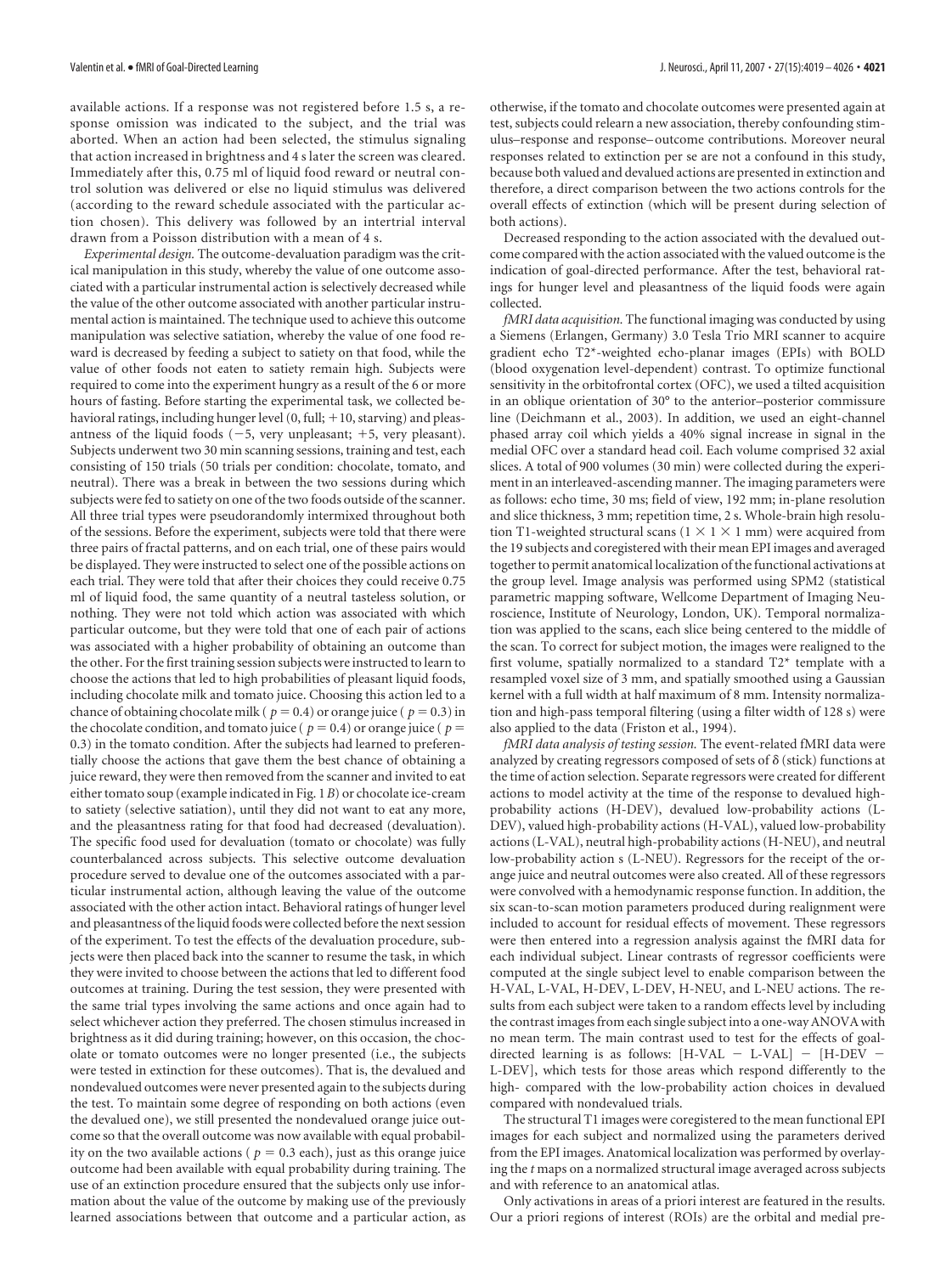

**Figure 2.** Learning curves. Total number of high-probability action choices over five 10-trial blocks shown averaged across 19 subjects during training. Over the course of training, subjects increasingly favored the high-probability actions associated with tomato juice or chocolate milk over their low-probability counterparts, but this was not the case for the neutral condition where subjects were indifferent between the high- and low-probability actions ( $*p < 0.0005$ , one-tailed). Error bars indicate SEM. **Figure 3.** Subjective pleasantness ratings on a scale of 5 (very unpleasant) to 5 (very

frontal cortex, dorsolateral prefrontal cortex, anterior cingulate cortex, ventral and dorsal striatum, and amygdala, because these areas have been implicated previously in reward-related processing and learning (O'Doherty et al., 2004).

For the time course plots, we located functional ROIs within an individual subject's medial and central OFC and extracted event-related responses from the peak voxel for that subject. These single-subject time courses were then averaged across subjects.

In addition to the analysis of the test session data, we also conducted an analysis of goal-directed learning during the training session by contrasting action choices associated with reward (tomato and chocolate) and action choices associated with neutral outcomes. We performed a smallvolume correction using the resulting image from the main contrast at test.

## **Results**

# **Behavioral results**

### *Effects of training during instrumental conditioning*

Figure 2 shows learning curves for the high-probability actions associated with tomato juice and chocolate milk outcomes over the course of training. In the last 10-trial block of training, subjects chose the high-probability action significantly more often than the low-probability action in both the chocolate  $(t_{(18)})$ 6.29; *p* < 0.0005, one-tailed) and the tomato ( $t_{(18)} = 6.06$ ; *p* < 0.0005, one-tailed) conditions. This indicates that subjects learned to choose the instrumental action associated with the most food reward in both conditions. On the contrary, subjects did not learn to choose the high-probability action more than the low-probability action in the last block of the neutral condition  $(t<sub>(18)</sub> = -0.25; p = 0.809, two-tailed), indicating that subjects$ were indifferent as to whether they obtained the effectively neutral control solution. In addition, we found no significant difference in the number of high-probability action choices made in the tomato and chocolate condition in the last 10 trials, indicating that the instrumental actions associated with these two food rewards were learned equally well  $(t<sub>(18)</sub> = 1.58; p = 0.132)$ , two-tailed).



pleasant) before training, after devaluation, and after test. The rating for the food eaten (devalued) significantly decreased compared with the food not eaten (valued) after the selective devaluation procedure (interaction at  $p < 0.01$ ). Error bars indicate SEM.

## *Effects of devaluation procedure on the subjective value of the food outcomes*

Subjects showed a significant reduction in subjective hunger ratings after the selective satiation procedure ( $t_{(18)} = 11.59$ ;  $p <$ 0.0005, one-tailed). Mean hunger ratings were  $7.34 (\pm 0.25 \text{ SEM})$ before satiety, but dropped to 1.79 ( $\pm$ 0.41 SEM) after satiety. Subjective pleasantness ratings for the three different food rewards before and after feeding to satiety with one of the foods are plotted in Figure 3. Consistent with specific satiation, the subjective pleasantness of the food eaten (devalued) decreased markedly, whereas the pleasantness of the foods not eaten did not show any such decrease. This effect was statistically significant as shown by a significant interaction effect in a repeated-measures two-way ANOVA with one factor food type (valued vs devalued) and the other factor time (before and after feeding;  $F_{(1,18)} = 8.63$ ;  $p < 0.001$ ).

## *Effects of devaluation procedure on instrumental responding during test*

Figure 4*A* shows that during the test, the valued high-probability response was performed more frequently than the devalued response. However, this devaluation effect was most prominent during the first 10-trial block before the participants had the opportunity to learn that the chocolate and tomato outcomes were no longer presented, which led to a convergence of the valued and devalued actions across the test. Consequently, to assess the devaluation effect, we compared the performance on the first trial block of testing with that on the last block of training (Fig. 4*B*). A two-way ANOVA with one factor condition (valued vs devalued) and the other factor session (training vs test), revealed a significant condition by session interaction  $(F_{(1,18)})$ 9.642;  $p < 0.01$ ). Expressing the number of high-probability responses in the first 10 trials of test as a percentage of the number of high-probability responses in the last 10 trials of training also yields a significant difference between valued (87.7%) and devalued (55.3%) conditions ( $t_{(18)} = -3.04$ ;  $p < 0.005$ , one-tailed).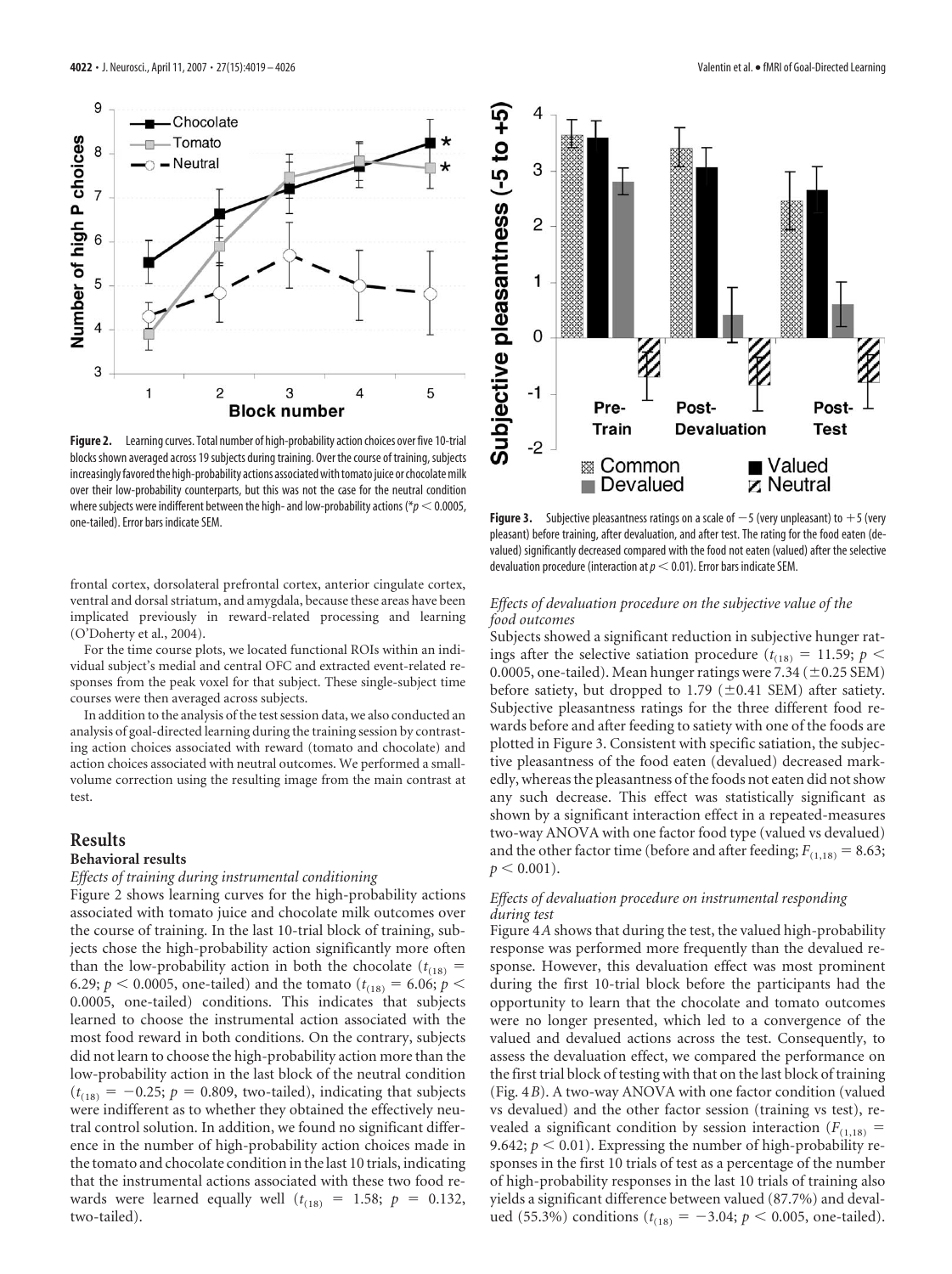

**Figure 4.** *A*, Extinction curves. Total number of high-probability action choices over five 10-trial blocks averaged across subjects during extinction testing. The number of choices of the high-probability action in the first block was significantly greater in the valued compared with the devalued condition, indicating that subjects modulated their instrumental responses as a function of the change in value of the associated food outcomes ( $p < 0.05$ , one-tailed). **B**, After devaluation, subjects reduced their choices of the high-probability action associated with the devalued food significantly more than that of the valued food (interaction with  $p < 0.01$ ). Error bars indicate SEM.

More specifically, after devaluation, subjects no longer favored choice of the high-probability action in the devalued condition  $(t_{(18)} = -1.25; p = 0.227$ , two-tailed), whereas, subjects still favored choice of the valued action ( $t_{(18)} = 2.02$ ;  $p < 0.05$ , onetailed). Moreover, the devalued action was chosen less frequently than the valued one  $(t_{(18)} = 1.93; p < 0.05$ , one-tailed). These results show that subjects were able to modulate their instrumental responses as a function of a change in the value of the associated outcome, thereby providing direct behavioral evidence of goal-directed learning in our paradigm.

#### *Effects of devaluation on reaction times*

We analyzed the effects of the devaluation procedure on reaction times (RT) for the different actions during the 10 trials of test using a two-way ANOVA with one factor condition (valued vs devalued) and the other factor action type (high vs low probability). We found no significant effect of condition and no significant interaction between condition and action type on RTs during test, suggesting that RTs were not modulated as a function of the devaluation procedure.

# **Neuroimaging results**

*Identifying the neural correlates of goal-directed learning*

To identify brain regions involved in mediating the goal-directed component of instrumental conditioning, we looked for a significant condition (valued vs devalued) by action (high vs low probability) interaction during the test period (in extinction). This analysis revealed significant effects in the medial OFC ( $x = 0$ ,  $y =$ 33,  $z = -24$  mm;  $Z = 3.33$ ;  $p < 0.001$ ) (Figure 5*A*). Activity in this region survived correction for small volume at  $p < 0.01$  with an 8 mm sphere centered on coordinates derived from previous studies that reported medial OFC responses during instrumental conditioning  $[x = 0, y = 33, z = -18 \text{ mm and } x = -6, y = 30,$  $z = -21$  mm from Kim and O'Doherty (2006);  $x = 3$ ,  $y = 30$ ,  $z =$ 21 mm from Daw and O'Doherty et al. (2006)]. Other areas showing significant effects in this contrast were the right central OFC  $(x = 24, y = 45, z = -6$  mm;  $Z = 3.23; p < 0.001$ ) (Figure 5*C*) and an area in the left lateral OFC bordering on the inferior prefrontal cortex  $[x = -39, y = 30, z = -15 \text{ mm}; Z = 3.11; p <$  $0.001$ ;  $p < 0.05$  when corrected for small volume using a sphere of 8 mm centered on the coordinates  $x = -36$ ,  $y = 27$ ,  $z = -21$  mm (from Kim and O'Doherty, 2006)]. We also extracted trial averaged time-course data from the peak voxels in the medial and central OFC from each subject and then averaged across subjects (Fig. 5*B*,*D*). These areas showed an increase in activity when subjects chose the high-probability action in the valued condition, but a decrease in activity when subjects chose the highprobability action in the devalued condition, suggesting that these regions are sensitive to the incentive value of the associated outcomes associated with particular instrumental actions (even in extinction). Moreover, these areas showed an increase in activity on trials in which subjects chose the low-probability action in the devalued condition, suggesting that the incentive value of the alternative action that was not associated with the devalued outcome was increased as a result of the devaluation procedure.

To further exclude the possibility that activity in these areas was specific to the extinction context during the test phase, we examined responses during action selection of the rewarding outcomes during the last 20 trials of the learning phase, once subjects had learned the action– outcome associations, but before extinction occurred. This analysis revealed significant effects in the medial OFC (Fig. 6) that survived correction for small volume [family-wise error (FWE)-corrected,  $p < 0.05$ ] within an ROI defined by areas showing significant effects in the main interaction contrast of goal-directed learning during test at  $p < 0.001$ , described above. These results indicate that activity in the medial OFC is not specific to the extinction context during test, but rather is involved in goal-directed instrumental action selection more generally.

#### *Testing for effects of habit learning*

Next, we looked for regions that did not show modulation in their activity as a function of devaluation of the associated instrumental outcomes, to address the possibility that, although habits are not controlling behavior in the present paradigm (because of the limited training used), some brain regions may still manifest neural responses consistent with habitization (as would be consistent with a gating hypothesis of goal-directed vs habit-learning) (Killcross and Coutureau, 2003; Daw et al., 2005). To do this, we performed a conjunction analysis, testing for regions that showed significant effects during test on trials involving choice of the valued and on trials involving choice of the devalued high actions compared with the action choices in the neutral condition.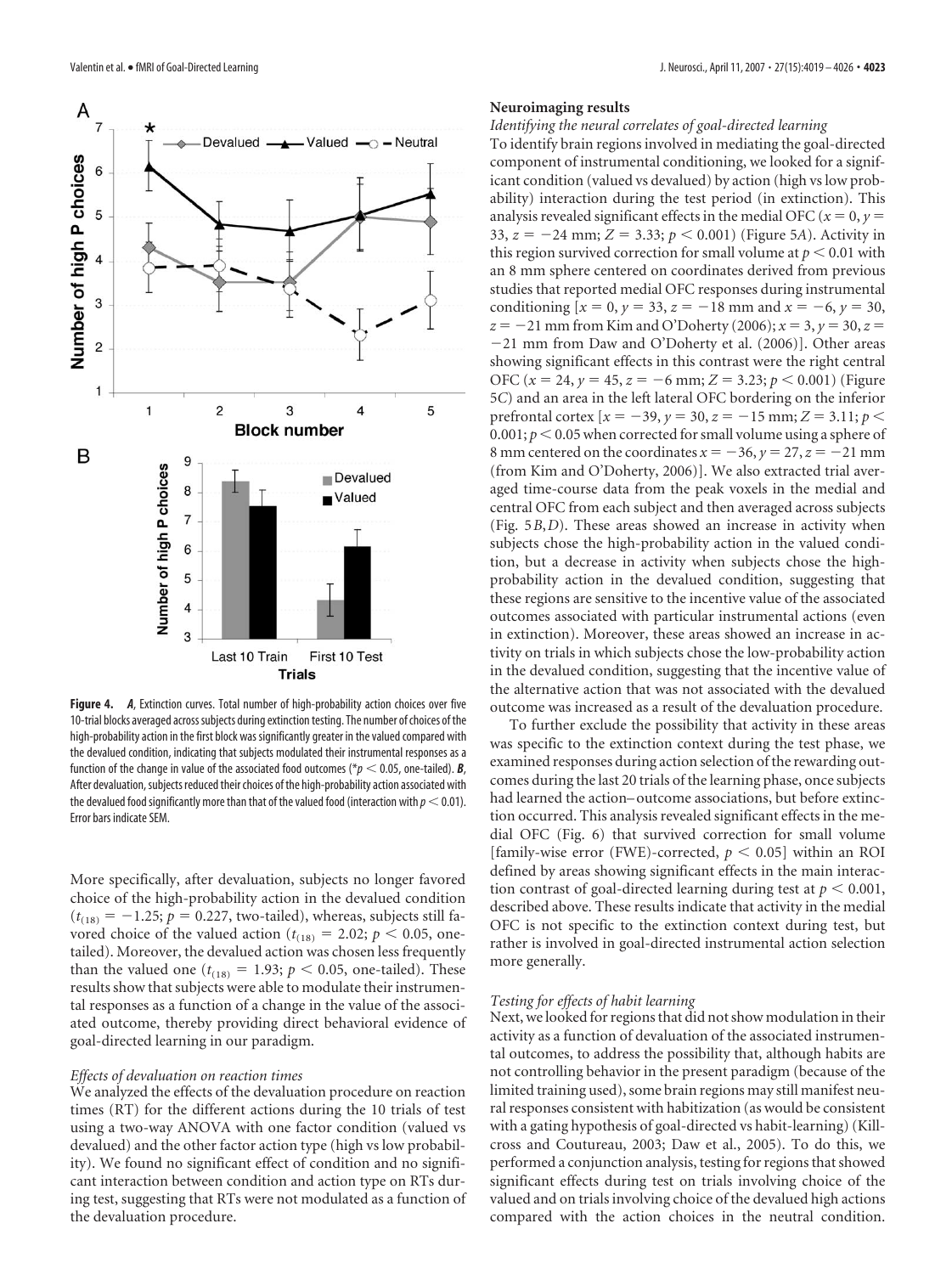Regions showing similar response profiles to actions associated with the valued and devalued actions in extinction would be candidate areas for mediating the habit component of instrumental conditioning. We found no significant effects at  $p <$ 0.001 in any of our regions of interest, consistent with habit learning, although weak effects bordering significance at  $p < 0.001$ were found in a region of far posterior caudate (tail of caudate) suggestive of a possible contribution of this area to the habit learning component ( $x = -27$ ,  $y = -36$ ,  $z = 12$  mm;  $Z = 3.08$ ). Because the effects in this region did not quite reach our criteria for significance, we refrain from drawing strong conclusions. Nevertheless, this area may warrant additional study as a possible contributor to habit learning processes in humans.

# **Discussion**

Here, we provide evidence with fMRI that both medial and lateral regions of the orbitofrontal cortex show neural responses during performance of instrumental actions that reflect the incentive value of an associated outcome. Critically, these effects were demonstrated using a reinforcer devaluation procedure that was tested in extinction, which allows us to disambiguate goal-directed response– outcome (or stimulus–response– outcome) learning processes from stimulus-response learning. The finding that responses in the orbitofrontal cortex are sensitive to the incentive value of instrumental actions indicates that this region is likely to be involved in the goal-directed component of instrumental learning.

Our finding of a prefrontal locus for goal-directed learning in humans resonates with similar findings implicating the prefrontal cortex in this function in rats (Balleine and Dickinson, 1998a; Killcross and Coutureau, 2003; Ostlund and Balleine, 2005). Our present findings are also consistent with previous re-

ports of a role for the ventromedial prefrontal cortex in behavioral choice in humans, as evidenced by significant responses in orbitofrontal cortex related to subsequent behavioral choice during reversal learning (O'Doherty et al., 2003), and reports of expected value signals in these areas during performance of instrumental choice tasks (Tanaka et al., 2004; Daw et al., 2006; Kim et al., 2006). Furthermore, single neurons in orbitofrontal cortex have been found to flexibly encode the value of expected outcomes during instrumental reversal learning in both rats and nonhuman primates (Thorpe et al., 1983; Schoenbaum et al., 2003; Schoenbaum and Roesch, 2005) whereas neurons in medial prefrontal cortex have been found to encode response–reward associations (Matsumoto et al., 2003). The results shown here are also compatible with



**Figure 5.** Neural correlates of goal-directed learning, as revealed by an interaction contrast between condition [valued (VAL) vs devalued (DEV)] and action choice (high vs low probability) performed on the fMRI data obtained during test. Voxels significant at  $p < 0.001$  (uncorrected) are shown in yellow. To show extent of activation, we also show  $p < 0.005$  in orange and  $p < 0.01$ in red. The coordinate values for each section shown are provided on the bottom right of each image. A, A region of the medial OFC showing a significant modulation in its activity during instrumental action selection as a function of the value of the associated outcome (mOFC;  $x = -3$ ,  $y = 36$ ,  $z = -24$  mm;  $Z = 3.29$ ;  $p < 0.001$ ). **B**, Time-course plots derived from the peak voxel (from each individual subject) in the mOFC during trials in which subjects chose each one of the four different actions (choice of the highvs low-probability action in eitherthe valued or devalued conditions).*C*,Aregion oftheright centralOFC alsoshowing asignificant interaction effect (IOFC;  $x = 24$ ,  $y = 45$ ,  $z = -6$  mm;  $Z = 3.19$ ;  $p < 0.001$ ). *D*, Time course plots from the peak voxel (from each individual subject) in the right lOFC. Error bars indicate SEM.



Figure 6. Neural correlates of goal-directed learning, as revealed by a contrast between action choices associated with rewarding versus neutral outcomes during training. Voxels significant at  $p < 0.01$  (uncorrected) are shown, centered on the region in medial OFC ( $x=-3$ ,  $y=36$ ,  $z=-21$  mm;  $Z=2.44$ ;  $p<0.01$ ] that survived correction for small volume (FWE-corrected  $p<$ 0.05) using the image obtained from the interaction analysis during test at  $p < 0.001$ .

lesion studies in nonhuman primates that indicate that orbitofrontal cortex-lesioned animals are unable to flexibly adapt instrumental responding after reinforcer devaluation (Baxter et al., 2000; Izquierdo et al., 2004).

An alternative account of our results is that modulation of activity in orbitofrontal cortex as a function of reinforcer devaluation is driven by stimulus– outcome and not response– outcome or stimulus–response– outcome associations. Gottfried et al. (2003) showed that a region of the midcentral OFC tracked changes in the value of a pavlovian conditioned stimulus after devaluation of associated food odors. O'Doherty et al. (2002) reported a region of central OFC responding during expectation of a pleasant taste stimulus, as signaled by the previous presentation of an arbitrary conditioned stimulus. These findings certainly implicate the OFC in stimulus– outcome learning even in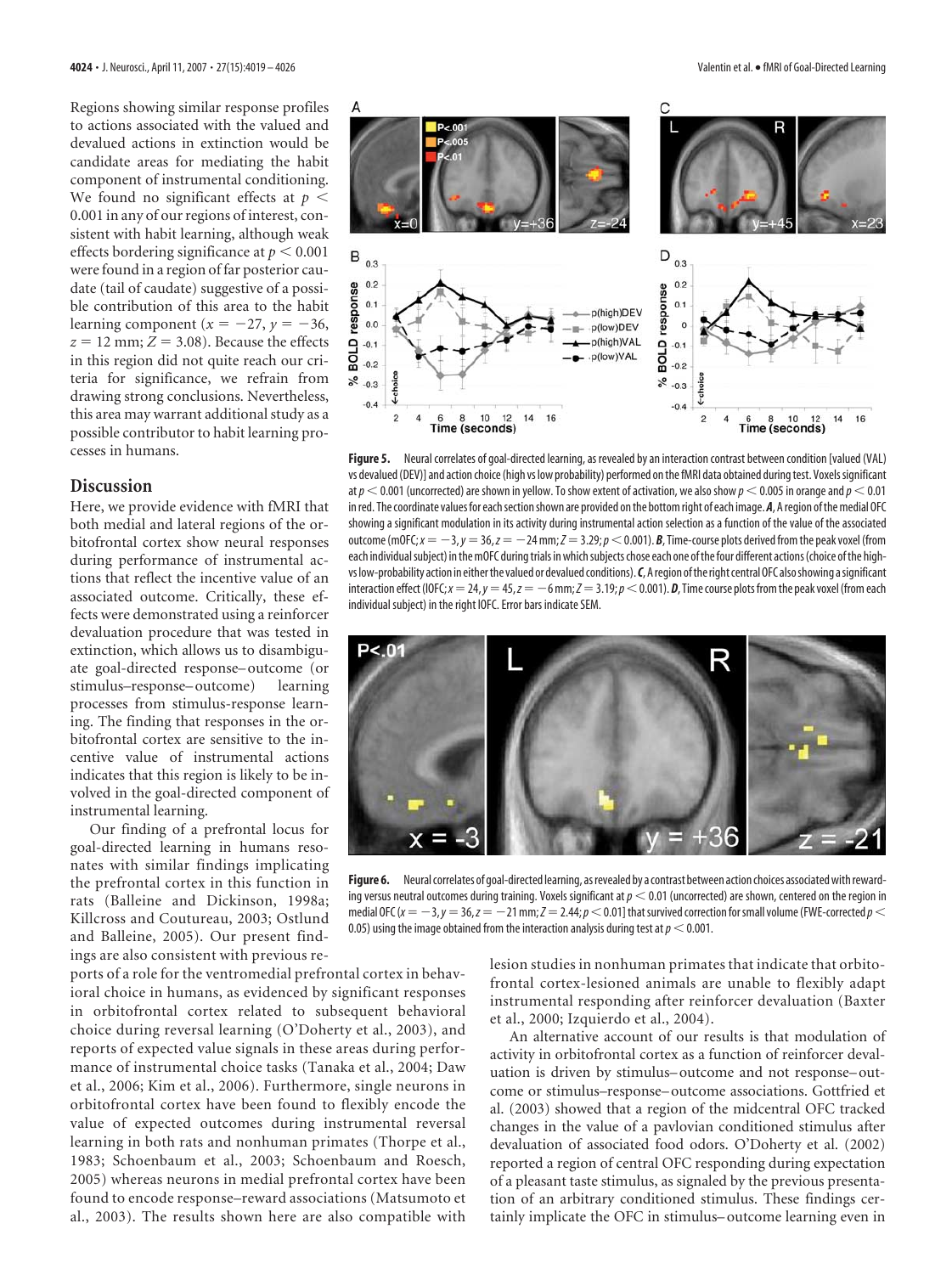the absence of instrumental choice behavior. However, other studies clearly show that responses in orbitofrontal cortex are sensitive to instrumental contingencies. O'Doherty et al. (2003) showed that activity in this region is significantly enhanced when subjects are performing instrumental actions to obtain reward as opposed to passively receiving rewards (thereby involving only stimulus– outcome associations). Furthermore, Arana et al. (2003) demonstrated increased activity in medial orbitofrontal cortex during a menu preference task in which subjects had to choose specific high incentive menu items from the menu as opposed to passively viewing these items. Moreover, lesions of orbitofrontal cortex produce robust impairments on instrumental choice tasks in both humans and nonhuman primates (Bechara et al., 1994, 2000; Rolls et al., 1994; Hornak et al. 2003; Fellows and Farah, 2003). In addition, a recent single-unit recording study in rats found evidence for the encoding of response-related information in OFC neurons, whereby some neurons responded selectively according to the direction in which the rat moved to attain reward (Feierstein et al., 2006). Response-related value encoding was also clearly found in rat OFC in a study by Roesch et al. (2006). These studies suggest that the orbitofrontal cortex contributes to instrumental as well as pavlovian learning processes.

It is interesting to note that in a previous pavlovian devaluation study by Gottfried et al. (2003), modulatory effects of reinforcer devaluation were found in central, but not medial OFC areas, whereas in the present study we found significant effects of instrumental devaluation in both central, lateral, and medial areas. This raises the possibility that the medial OFC may be more involved in the goal-directed component of instrumental conditioning whereas the central OFC may be more involved in pavlovian stimulus– outcome learning (as this area was found in both the present study and in the previous pavlovian devaluation study). This speculation is consistent with the known anatomical connectivity of these areas in which lateral and central areas of OFC (Brodmann areas 12/47, 11, and 13) receive input primarily from sensory areas, consistent with a role for these areas in stimulus–stimulus learning, whereas the medial OFC (areas 14 and 25) receives input primarily from structures on the adjacent medial wall of prefrontal cortex such as cingulate cortex, an area often implicated in response selection and/or reward-based action choice (Carmichael and Price, 1996; Walton et al., 2004). It is also notable that although the majority of single-unit studies in monkeys have reported stimulus-related activity and not responserelated selectivity in the OFC (e.g., Thorpe et al., 1983; Tremblay and Schultz, 1999), the majority of these studies have tended to record from lateral and central areas of the OFC (Brodmann areas 12/47 and 13, respectively), and not from more medial areas, with the possible exception of Padoa-Schioppa and Assad (2006). The direct homologues of human medial and central OFC in rats are also not clear. It is plausible that the more medial sectors of the OFC in humans correspond to regions considered part of medial prefrontal cortex in rats that have been more conclusively linked to goaldirected learning in rat lesion studies. Additional research will be needed to reach more definitive conclusions about the distinct contributions of subregions of the human orbitofrontal cortex to pavlovian and instrumental learning. Nevertheless, the results of the present study, when taken together with previous findings, strongly suggest that the orbitofrontal cortex (especially its medial aspect) plays a role in the goaldirected component of instrumental choice.

The "actor" in the actor/critic model uses afferent prediction errors to modify stimulus–response associations and could therefore correspond to the habit learning component of instrumental conditioning (Dayan and Balleine, 2002; Daw et al., 2005). However, when probing directly for habit learning signals during test, we did not find strong evidence of such signals in the dorsal striatum or elsewhere, apart from a weak and inconclusive effect in a far posterior region of dorsal striatum (corresponding to the tail of the caudate nucleus). The absence of clear habit-learning signals during the test could be accounted for by the fact that, behaviorally, subjects exhibited goal-directed and not habitual responding. This finding accords with previous studies of behavioral habitization. Not only is overtraining usually required for resistance to outcome revaluation (Adams, 1982; Dickinson et al., 1995; Holland, 2004), but when the actions are trained in the context of a choice between different outcomes, as in the present experiment, performance remains goal-directed even in the case of extensive overtraining (Colwill and Rescorla, 1985; Colwill and Rescorla, 1988).

Even so, the failure to find strong evidence of habit signals could have important implications for understanding how the goal and habit systems may interact during conditioning. One possibility is that neural circuits involved in implementing both forms of learning are always engaged during instrumental responding, regardless of which system is currently controlling behavior. Alternatively, the system controlling behavior at a particular time may dominate (in activity), while the other system remains silent. Our findings lend some support toward the latter possibility, suggesting that brain regions involved in habit learning are not manifest at least to the extent that they can be reliably detected with fMRI at the point when behavior is being controlled by the goal-directed system. The goal of the present study was to determine brain regions involved in implementing goaldirected learning and not to directly address brain regions involved in habit learning. As a consequence, subjects were exposed to only moderate training, a manipulation that successfully produced goal-directed learning in our subjects. Given that habit learning is suggested to control behavior after an instrumental action has been performed extensively, an important direction for future research will be to train subjects extensively on a given action before scanning in an attempt to induce habitization at the behavioral level.

To conclude, in the present study we have implicated the orbitofrontal cortex, particularly its medial aspect in mediating goal-directed instrumental learning in humans. By using a selective devaluation procedure in extinction, we have been able to provide the first direct evidence of response– outcome learning in the human brain, by successfully disambiguating neural activity related to the goal-directed component of instrumental conditioning from that pertaining to habitual or stimulus–response learning. Although we were able to uncover neural correlates for goal-directed learning, we did not find compelling evidence for regions involved in habit learning. Because subjects were exposed to only moderate training in the present study, these findings raise the possibility that the habit learning system may become more engaged after extensive training, when behavior is more directly under the control of the habit system. More generally, this study highlights the utility of using constructs and experimental methodologies derived from animal learning theory to gain insight into the neural mechanisms underlying human behavior.